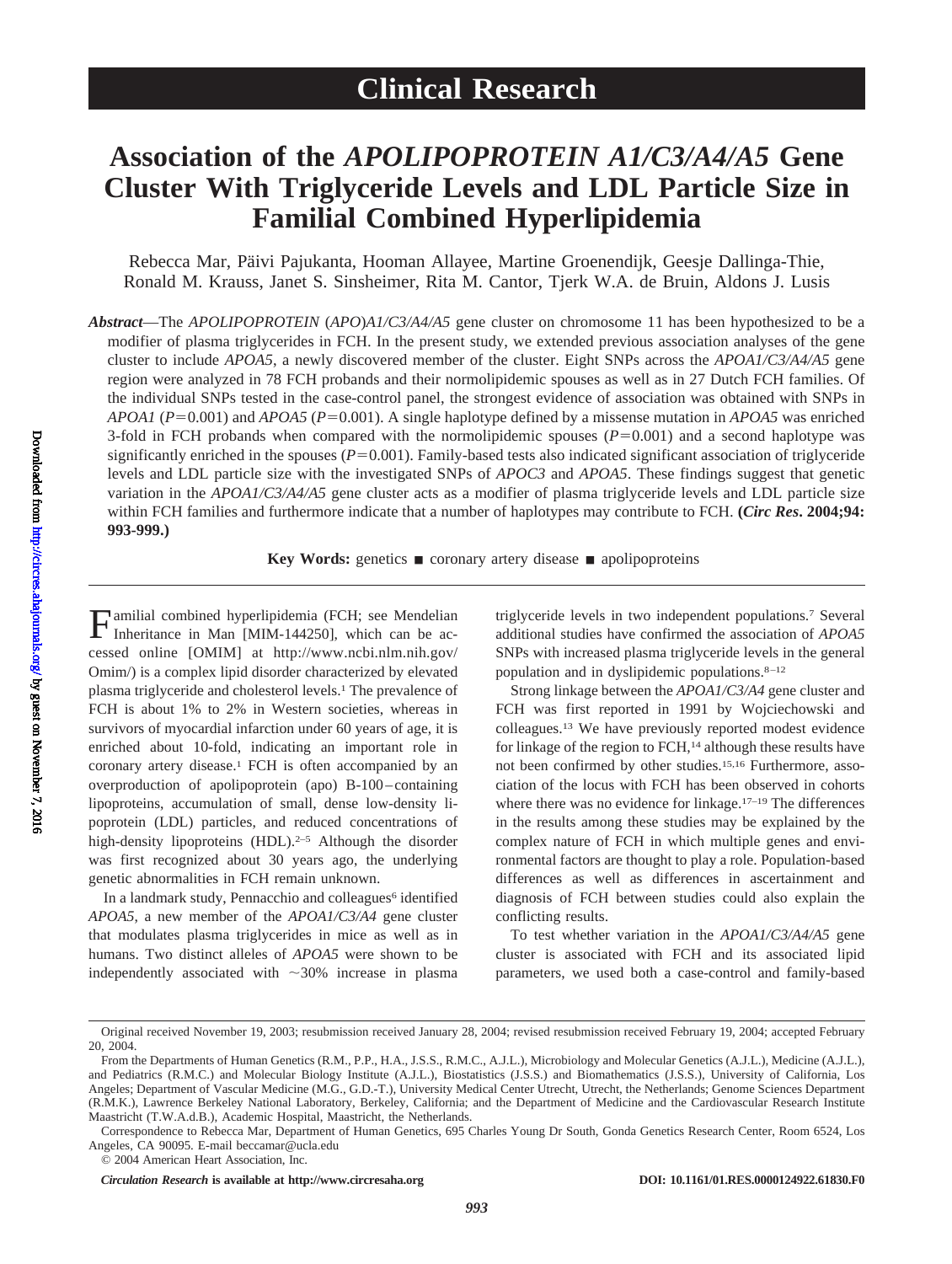**TABLE 1. Clinical Characteristics of Probands and Spouses**

|                                    | <b>FCH</b>       |                  |                    |  |
|------------------------------------|------------------|------------------|--------------------|--|
| Trait                              | Probands         | <b>Spouses</b>   | <b>TG Probands</b> |  |
| Male/female, n                     | 51/31            | 50/74            | 24/27              |  |
| Age, years                         | $52 + 11$        | $51 + 11$        | $49 + 12$          |  |
| Total cholesterol, mmol/L          | $7.10 \pm 2.66$  | $5.54 \pm 1.02$  | $7.25 \pm 3.04$    |  |
| Triglycerides, mmol/L              | $4.63 \pm 8.99$  | $1.33 \pm 0.61$  | $6.10 \pm 10.94$   |  |
| HDL-C, mmol/L                      | $0.92 \pm 0.26$  | $1.22 \pm 0.39$  | $0.92 \pm 0.28$    |  |
| LDL-C, mmol/L                      | $4.39 \pm 1.62$  | $3.72 \pm 0.92$  | $3.98 \pm 1.47$    |  |
| apoB, $q/L$                        | $1.39 \pm 0.34$  | $1.00 \pm 0.25$  | $1.36 \pm 0.35$    |  |
| Body mass index, kg/m <sup>2</sup> | $27.62 \pm 3.57$ | $25.37 \pm 3.83$ | $28.00 \pm 4.10$   |  |
| Waist-to-hip ratio                 | $0.94 \pm 0.08$  | $0.86 \pm 0.09$  | $0.94 \pm 0.09$    |  |

Values are expressed as mean $\pm$ SD.

approach. In the present study, we provide evidence confirming the association of the *APOA1/C3/A4/A5* gene cluster with FCH and report the novel finding of an association of the cluster with LDL particle size. The results demonstrate that the *APOA1/C3/A4/A5* gene cluster is an important genetic determinant of plasma triglyceride levels and LDL particle size in FCH.

### **Materials and Methods**

#### **Subjects**

The 82 FCH probands and 124 spouses were recruited through the Lipid Clinics of the Utrecht and Maastricht University Hospitals, the Netherlands. The clinical characteristics of the study populations are listed in Tables 1 and 2. Twenty-seven FCH families from Utrecht were ascertained through probands as previously described<sup>20</sup> and in the expanded Materials and Methods section in the online data supplement available at http://circres.ahajournals.org. All subjects gave informed consent, and the study protocol was approved by the Human Investigation Review Committees of the University Hospitals of Utrecht and Maastricht, the Netherlands, and the University of California, Los Angeles.

#### **Biochemical Analyses**

Venous blood was drawn after an overnight fast, and plasma was prepared by immediate centrifugation. Lipids and apolipoproteins were quantified by methods as described.<sup>20</sup> LDL particle diameters were measured as described.21 Probands and hyperlipidemic relatives who used lipid-lowering drugs were studied after their lipidlowering treatment was withheld for 3 weeks.

#### **Dichotomization of Triglyceride Status**

Triglyceride levels are age- and sex-dependent. Therefore, the triglyceride trait of the FCH probands and family members was dichotomized based on the 90th age- and sex-specific population percentiles for triglyceride levels. Because no triglyceride percentiles for the Dutch population are publicly available, we used Finnish population percentiles for this qualitative approach. This method of reclassification of Dutch FCH individuals is identical to the criteria reported elsewhere.22 Because the Finnish triglyceride levels are, on average, somewhat higher than the Dutch, the Finnish population percentiles can be considered to be a more stringent criteria than if population averages from the Netherlands were used. Using these criteria, there were 152 affected individuals and 671 unaffected individuals in the family study sample.

#### **Genotyping**

The *Xmn*I, *Msp*I, *Sst*I, and the *Hin*fI polymorphisms were genotyped as described.20 *APOA5* SNPS 1, 2, and 4 were genotyped by pyrosequencing using the PSQ96 instrument and the SNP Reagent kit (Pyrosequencing AB).23 *APOA5* SNP3 was genotyped as described.7 Primer design information and accession numbers for the SNPs are given in the online data supplement.

#### **Statistical Analyses**

Pairwise linkage disequilibrium (LD) was estimated using the Genetic Equilibrium option of the MENDEL 5.0 program.24 Statistical analyses of association in probands and spouses were performed using the SAS computer program.25 One-sided Fisher's exact probability values are reported because association of the investigated SNPs has been observed in other studies (see reviews<sup>26,27</sup>). A Bonferroni correction was used to account for multiple testing. SNPs in strong LD with each other were not considered as independent tests, thus the observed probability value was multiplied by the number of groups of SNPs in complete LD. ANOVA was used to initially assess genotypic differences in mean triglyceride levels across the three genotypic groups. However, due to a low number of homozygotes, individuals who were either heterozygous or homozygous for the minor allele were grouped together. Unpaired *t* tests were then used to assess genotypic differences in the spouse and proband groups separately. Triglyceride values of the spouses and probands were not adjusted for age and sex because these factors accounted for only a small part of the variation in triglyceride levels  $(R^2<0.05)$ .

For spouses and probands from the 27 FCH families, SNP haplotypes were constructed using the GENEHUNTER program.<sup>28</sup>

**TABLE 2. Clinical Characteristics of the FCH Family Members**

| Trait                              | Hyperlipidemic<br>Individuals | Normolipidemic<br>Individuals | Spouse<br>Controls |  |
|------------------------------------|-------------------------------|-------------------------------|--------------------|--|
| Male/female, n                     | 173/125                       | 144/151                       | 87/121             |  |
| Age, years                         | $48 + 16$                     | $34 + 16$                     | $48 + 15$          |  |
| Total cholesterol, mmol/L          | $7.37 \pm 2.37$               | $4.95 \pm 0.81$               | $5.70 \pm 1.06$    |  |
| Triglycerides, mmol/L              | $3.57 \pm 6.78$               | $1.27 \pm 0.41$               | $1.64 \pm 1.04$    |  |
| HDL-C, mmol/L                      | $1.14 \pm 0.32$               | $1.21 \pm 0.32$               | $1.25 \pm 0.34$    |  |
| LDL-C, mmol/L                      | $4.66 \pm 1.36$               | $3.13 \pm 0.74$               | $3.73 \pm 0.99$    |  |
| apoB, $q/L$                        | $1.32 \pm 0.30$               | $0.83 \pm 0.21$               | $1.02 \pm 0.28$    |  |
| $PPD^*$ (Å)                        | $265.21 \pm 10.91$            | $274.42 \pm 6.91$             | $273.44 \pm 7.19$  |  |
| Body mass index, kg/m <sup>2</sup> | $26.14 \pm 3.57$              | $23.09 \pm 3.16$              | $25.33 \pm 3.76$   |  |
| Waist-to-hip ratio                 | $0.89 + 0.09$                 | $0.82 \pm 0.08$               | $0.85 + 0.10$      |  |

\*Peak LDL particle size.

Values are expressed as mean $\pm$ SD.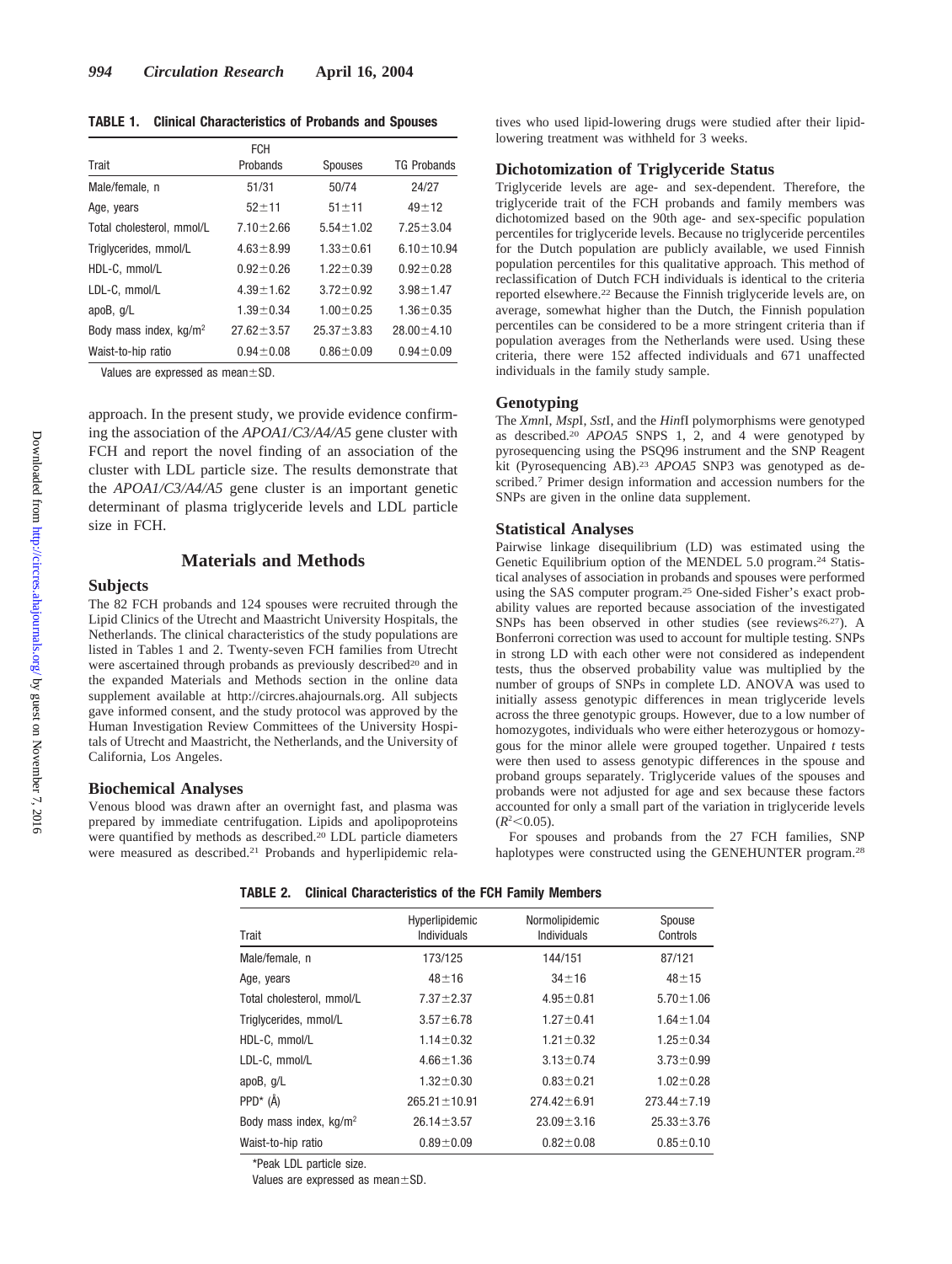When using pedigree data, Mendelian errors were identified with the PedCheck program.29 For haplotype construction, *APOA5* SNP2 was chosen as the representative marker for *APOA5* SNPs 1, 2, and 4 due to extensive LD; however, for clarity, all three SNPs are shown in Figure 2B. The haplotypes identified in the 27 families were then used to assign the haplotypes in the spouses and probands. Haplotypes present in fewer than 10 individuals were binned. Fisher's exact test was used to compare the haplotype distributions of FCH probands and spouse controls and to test for enrichment of each haplotype versus all other haplotypes.

The SNPs were tested for linkage or association in the FCH families through use of the gamete competition test<sup>30</sup> and the haplotype-based haplotype relative risk test (HHRR).<sup>31</sup> The gamete competition test was performed using OPTION 8 of MENDEL 5.024 and the HHRR analysis was performed using the HRRLAMB program.32 The gamete competition provides a parametric extension of the transmission/disequilibrium test (TDT) and views transmission of marker alleles from heterozygous parents to affected children as a contest between the alleles, making effective use of full pedigree data.30 The gamete competition method is not purely a test of association, because the null hypothesis is no association and no linkage, and thus, linkage could result in a significant probability value. Using the gamete competition test, the SNPs were tested for association or linkage with FCH and a binary triglyceride trait as well as with the following quantitative traits: triglyceride levels, total cholesterol, BMI, WHR, LDL levels, HDL levels, LDL particle size, apoA-I levels, apoB levels, and apoC-III levels. Due to nonnormality, triglycerides were log transformed before all analyses. The HHRR is an extension of the TDT, which includes one affected individual per pedigree when there is no linkage to the region, yet it is also able to incorporate data from triads in which the parents are either homozygous or have missing genotypes.32 All genotyped SNPs were tested for association with FCH and a binary triglyceride trait using this method.

#### **Results**

#### **Pairwise Linkage Disequilibrium**

Setting a criterion of  $P<0.001$ , the observed pattern of LD was the same in spouses and probands (online Tables I and II, available at http://circres.ahajournals.org, in the online data supplement). *APOA5* SNPs 1, 2, and 4 were found to be in strong LD with each other and with the *Sst*I polymorphism of *APOC3*. Both of the *APOA1* polymorphisms, *Xmn*I and *Msp*I, were in LD with each other and with *APOA5* SNP3. *Hin*fI was not in significant LD with any of the polymorphisms studied (online Tables I and II).

### **Case-Control Association Studies With Individual SNPs**

The allele frequencies of the eight polymorphisms in *APOA1/ C3/A4/A5* were compared between FCH probands and their spouses (Figure 1). The *Xmn*I, *Msp*I, *Sst*I, and *Hin*fI polymorphisms were chosen on the basis of previously reported associations with FCH.14,20,33 The studied *APOA5* SNPs were chosen on the basis of reported associations with triglyceride levels (SNPs 1 and 4)6 and the likelihood of altering the level of expression or function of apoAV (SNPs 2 and 3). *APOA5* SNP2 is located in the putative Kozak sequence of *APOA5* and thus, may alter the level of *APOA5* expression. *APOA5* SNP3 results in a nonsynonymous substitution of tryptophan for serine and therefore may alter apoAV function. With the exception of *Hin*fI, the minor alleles were about 2-fold increased in the probands over controls, although only *Xmn*I, *Msp*I, *Sst*I, and *APOA5* SNP3 reached statistical significance

(corrected  $P=0.001$ ,  $P=0.001$ ,  $P=0.01$ , and  $P=0.001$ , respectively). The minor alleles of *Xmn*I, *Msp*I, and *APOA5* SNP3 were associated with higher triglyceride levels in FCH probands, although only *Xmn*I reached statistical significance  $(4.47 \pm 3.5 \text{ versus } 3.25 \pm 2.3 \text{ mmol/L}; P=0.02 \text{ for carriers}$ versus noncarriers; data not shown). The four FCH probands that were homozygous for the minor allele of *APOA5* SNP3 exhibited a marked increase in plasma triglycerides over probands homozygous for the major allele  $(7.46 \pm 5.7)$  versus  $4.45 \pm 10.3$  mmol/L, respectively), although due to a small number of homozygotes, statistical significance was not reached. In contrast to the other polymorphisms studied, the frequency of the minor allele of *Hin*fI was significantly increased in spouse controls  $(P=0.004)$ . Within FCH probands, carriers of the minor allele of *Hin*fI exhibited lower plasma triglycerides  $(3.15 \pm 1.40$  versus  $5.12 \pm 10.7$  mmol/L, for carriers versus noncarriers), although this decrease was not significant  $(P=0.39)$ .

In a subset of 40 hypertriglyceridemic probands (see Materials and Methods), the frequency of the rare alleles of *Xmn*I, *Msp*I, and *APOA5* SNP3 were three times more frequent in probands than in spouse controls  $(P=0.000003,$  $P=0.0001$ , and  $P=0.0001$ , respectively); however, no associations with *Sst*I, *Hin*fI, or *APOA5* SNPs 1, 2, or 4 were observed.

### **Haplotype Distributions in FCH Cases and Controls**

The locations of the SNPs used to define each haplotype are shown in Figure 2A. The six haplotypes shown in Figure 2B represent 95% of those observed in spouses and probands. The haplotype distribution of the probands was significantly different from that of the spouse controls  $(P=0.0001)$ . Of the six haplotypes, there was significant association of haplotypes 3 and 6 with FCH (Figure 2B). When compared with the spouse controls, the frequency of haplotype 3, which carries the minor alleles of *Xmn*I, *Msp*I, and *APOA5* SNP3, was 3-fold enriched in the probands  $(P=0.001)$ . Interestingly, no difference in the frequency of haplotype 4, which carries the minor alleles of *Xmn*I and *Msp*I but not of *APOA5* SNP3, was observed between the spouses and the probands  $(P=0.4)$ . Consistent with the increased frequency of the minor allele of *Hin*fI in normolipidemic spouses, the frequency of the haplotype that carries this allele was also significantly increased in spouses  $(P=0.001)$ .

#### **Haplotype-Based Haplotype Relative Risk Test**

Next, we investigated the associations of the eight SNPs and their haplotypes on the 27 Dutch FCH families, which avoids some potential problems with population association. Suggestive evidence of association of the *Xmn*I polymorphism with FCH was observed  $(P=0.03)$ . For the binary triglyceride trait, evidence of association was observed with *Hin*fI  $(P=0.04)$  and *APOA5* SNP2  $(P=0.05)$  (Table 3).

#### **Gamete Competition Test**

The gamete competition test was also used to investigate the contribution of this locus to FCH. Significant evidence of preferential transmission to those with FCH was observed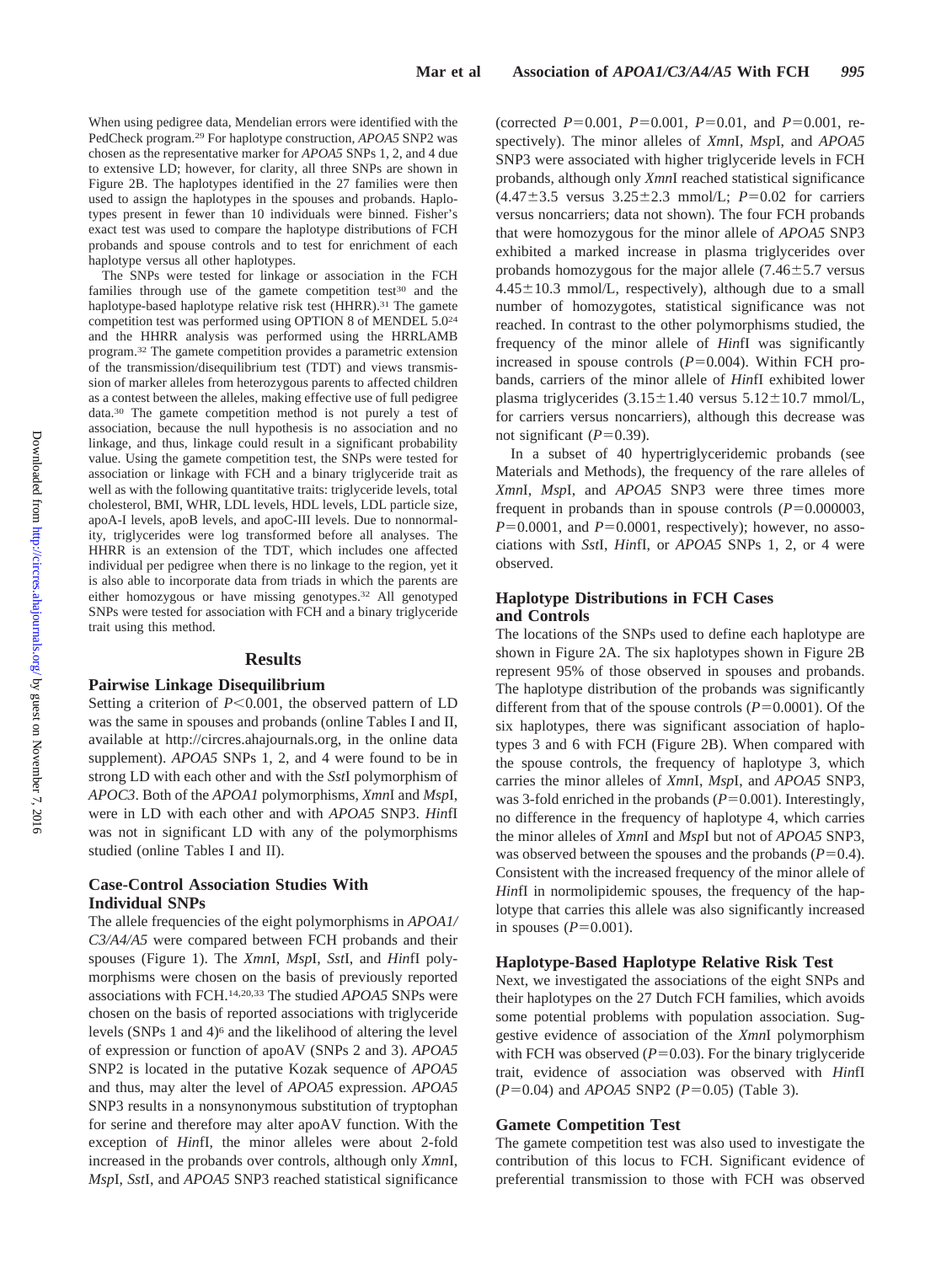

**Figure 1.** Allele frequencies of the 8 polymorphisms within the *APOA1/C3/A4/A5* gene cluster. Results are represented as the frequency of the minor allele in normolipidemic spouses (white bars), FCH probands (black bars), and hypertriglyceridemic FCH probands (striped bars). Probability values were tested by Fisher's exact test. Bonferroni-corrected probability values are shown in parentheses. *\*P≤*0.05, *\*\*P≤*0.005, and *\*\*\*P≤*0.0005.

with the minor allele of the *SstI* polymorphism  $(P=0.01)$ . In hypertriglyceridemic individuals, evidence of preferential transmission of the minor alleles of *SstI* ( $P=0.001$ ), *APOA5* SNPs 2 and 4 ( $P=0.002$  and  $P=0.004$ , respectively), and the major allele of *HinfI* ( $P=0.003$ ) was observed. Similar results were obtained with quantitative triglyceride levels (Table 3, right). *Sst*I and *APOA5* SNPs 1, 2, and 4 were also strongly associated with LDL particle size  $(P=0.004, P=0.005,$  $P=0.0001$ , and  $P=0.0004$ , respectively). Because a number of studies have demonstrated that waist-to-hip ratio (WHR) is strongly correlated with LDL particle size, we tested for association of the SNPs with WHR.34–38 Only the minor allele of *Sst*I showed evidence of preferential transmission to individuals with a high WHR  $(P=0.01$ , data not shown). There was also evidence of association of *APOA5* SNP2 and SNP4 with HDL levels  $(P=0.008$  and  $P=0.02$ ), but no evidence of association was observed with total cholesterol, LDL, apoA-I, apoB, or apoC-III levels (data not shown).

#### **Discussion**

Our results indicate that variation in the *APOA1/C3/A4/A5* gene cluster is associated with a difference in both plasma triglyceride levels and LDL particle size in FCH. This study is of particular importance because linkage and association results of the *APOA1/C3/A4* gene cluster in FCH have not always been consistent. Although we and others have previously reported both linkage and association of this locus with FCH, several other studies have not observed the same results.13,16 The discrepancies among studies regarding the involvement of this gene cluster in FCH may be explained both by the complexity of its contribution to FCH as well as the potential genetic heterogeneity underlying the disease.

Although the association of *APOA5* SNPs with triglyceride levels has been firmly established, no direct effect on LDL particle size has previously been reported, although it has been associated with WHR, a strong predictor of LDL particle size.9 By using a quantitative gamete competition test, we were able to investigate the effects of *APOA1/C3/ A4/A5* variation on several lipid parameters within FCH families. The presence of sdLDL particles, which often accompanies the FCH phenotype, has been postulated to be a consequence of VLDL overproduction, and has been associated with CAD.39,40 Indeed, it has been shown that the most consistent lipid abnormality among FCH patients is the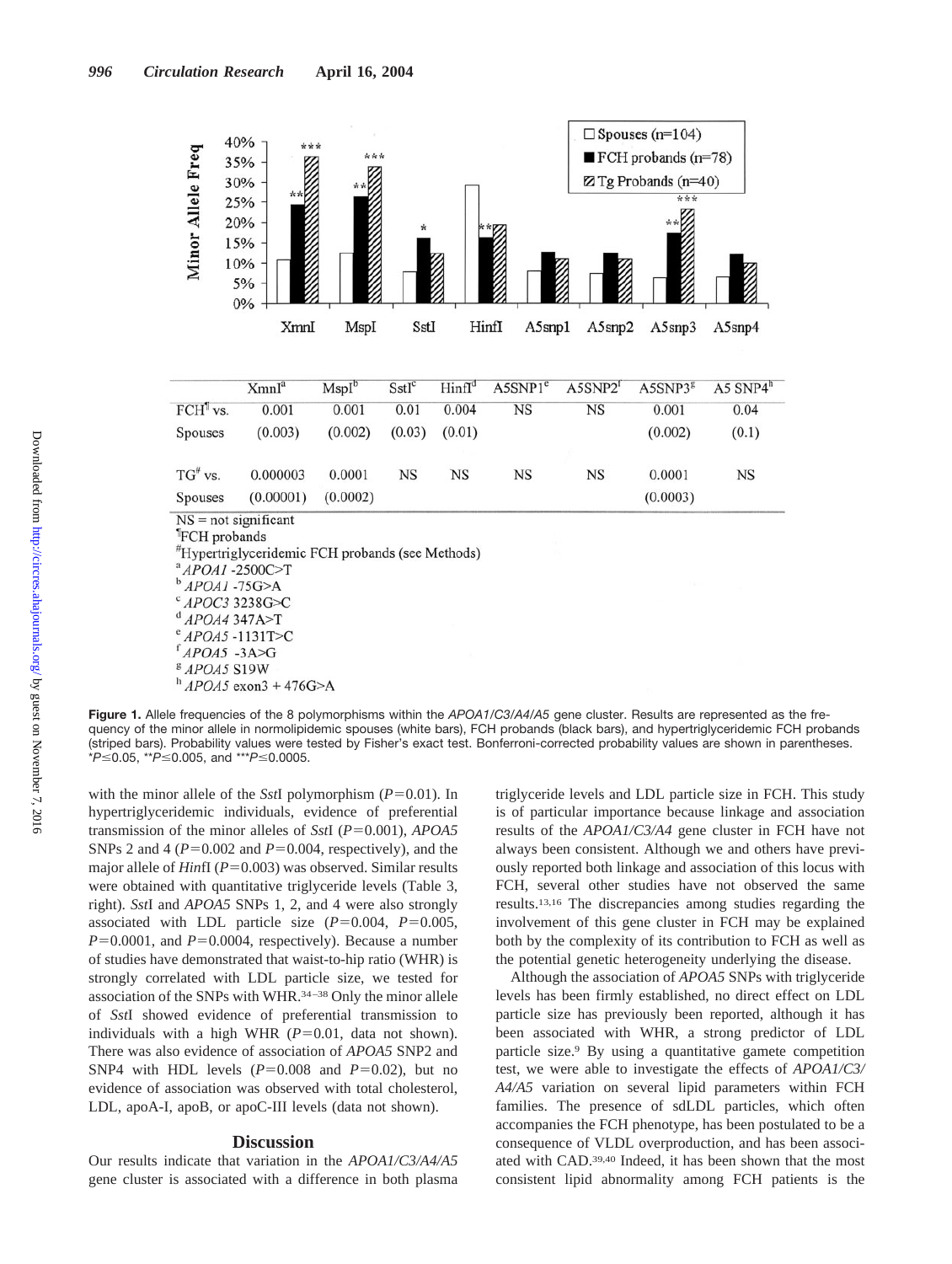

**Figure 2.** A, *APOA1/C3/A4/A5* genomic structure and location of polymorphisms. Exons are depicted as gray boxes. Arrows below the name of each gene indicate the transcriptional orientation of each gene. Location of each SNP is given in parentheses. B, Comparison of *APOA1/C3/A4/A5* haplotype distributions in spouses and FCH probands (Fisher's exact value of *P*=0.0001). Major alleles of each SNP are represented as 1 and minor alleles are represented as 2. Asterisks indicate significant differences in frequencies between spouses and FCH probands.

persistence of sdLDL.41 Therefore, genes influencing LDL particle size might be key factors contributing to the development of FCH, and by extension, the development of coronary artery disease (CAD). It has been shown that the minor allele of the *Sst*I polymorphism may help to predict coronary artery disease within FCH families.<sup>42</sup> Additionally, we have previously reported evidence that the *APOA1/C3/A4* gene cluster is a shared genetic determinant of LDL particle size in FCH families and families enriched for CAD.43

**TABLE 3. Family-Based Association of Polymorphisms in the** *APOA1/C3/A4/A5* **Gene Cluster With FCH, Triglycerides, and LDL Particle Size**

|        | Haplotype-Based<br>Haplotype<br><b>Relative Risk</b> |         |            | <b>Gamete Competition</b> |           |             |  |  |
|--------|------------------------------------------------------|---------|------------|---------------------------|-----------|-------------|--|--|
|        | FCH                                                  | TG†     | <b>FCH</b> | TG+                       | TG-Q‡     | <b>PPDS</b> |  |  |
| Xmnl   | $0.03*$                                              | 0.9     | 0.2        | $0.04*$                   | 0.4       | 0.8         |  |  |
| Mspl   | 0.3                                                  | 0.5     | 0.2        | $0.04*$                   | 0.3       | 0.6         |  |  |
| Sstl   | 0.9                                                  | 0.1     | $0.01*$    | $0.001**$                 | $0.01*$   | $0.004**$   |  |  |
| Hinfl  | 0.6                                                  | $0.04*$ | 0.4        | $0.003**$                 | $0.002**$ | 0.1         |  |  |
| A5snp1 | 0.7                                                  | 0.1     | 0.5        | 0.07                      | $0.03*$   | $0.005**$   |  |  |
| A5snp2 | 0.10                                                 | $0.05*$ | 0.08       | $0.002**$                 | $0.01*$   | $0.0001**$  |  |  |
| A5snp3 | 0.6                                                  | 0.2     | 0.6        | $0.05*$                   | 0.2       | 0.4         |  |  |
| A5snp4 | 0.3                                                  | 0.07    | 0.2        | $0.004**$                 | $0.003**$ | $0.0004**$  |  |  |

 $*P \leq 0.05$ ,  $*P \leq 0.005$ .

†Age- and sex-dependent binary triglyceride trait; ‡Quantitative triglyceride levels; §Peak LDL particle diameter.

Consistent with this finding, polymorphisms within *APOC3* as well as *APOA5* were significantly associated with LDL particle size  $(P=0.004$  and  $P=0.0001$ , respectively) (Table 3), providing evidence that these genes could contribute to the production and/or development of sdLDL, and thereby may be significant risk factors for the development of CAD.

The gamete competition test provided only modest results with the combined hyperlipidemia trait  $(P=0.01$  for *SstI*) and with a binary triglyceride trait  $(P=0.001)$ . This result is comparable to that obtained in a similar study of 115 FCH families in which the minor allele of *SstI* (alternatively named *APOC3<sup>c.386G</sup>*) was associated with combined hyperlipidemia  $(P=0.014)$  and with a binary triglyceride trait  $(P=0.049)$ .<sup>12</sup> However, in that study, the minor allele of *APOA5* SNP3 (alternatively named *APOA5<sup>c.56G</sup>*) was significantly associated with FCH ( $P=0.003$ ), whereas in the present study, this SNP was not significantly associated with FCH in our family study sample  $(P=0.6)$ . The differences in these results are most likely due to differences in FCH diagnostic criteria, because when an age- and sex-adjusted criterion is applied to the triglyceride trait, a significant association is observed for this SNP  $(P=0.05)$ .

In the case-control study, the investigated SNPs were associated with FCH, and with binary and quantitative triglyceride traits within FCH probands. *APOA5* SNP1 has been associated with increased VLDL-cholesterol in a population of 627 dyslipidemic individuals and with increased VLDL-apo B in 16 FCH families.<sup>8,11</sup> Although these traits were not available for analysis in the present study, no significant differences in total cholesterol, LDL-cholesterol,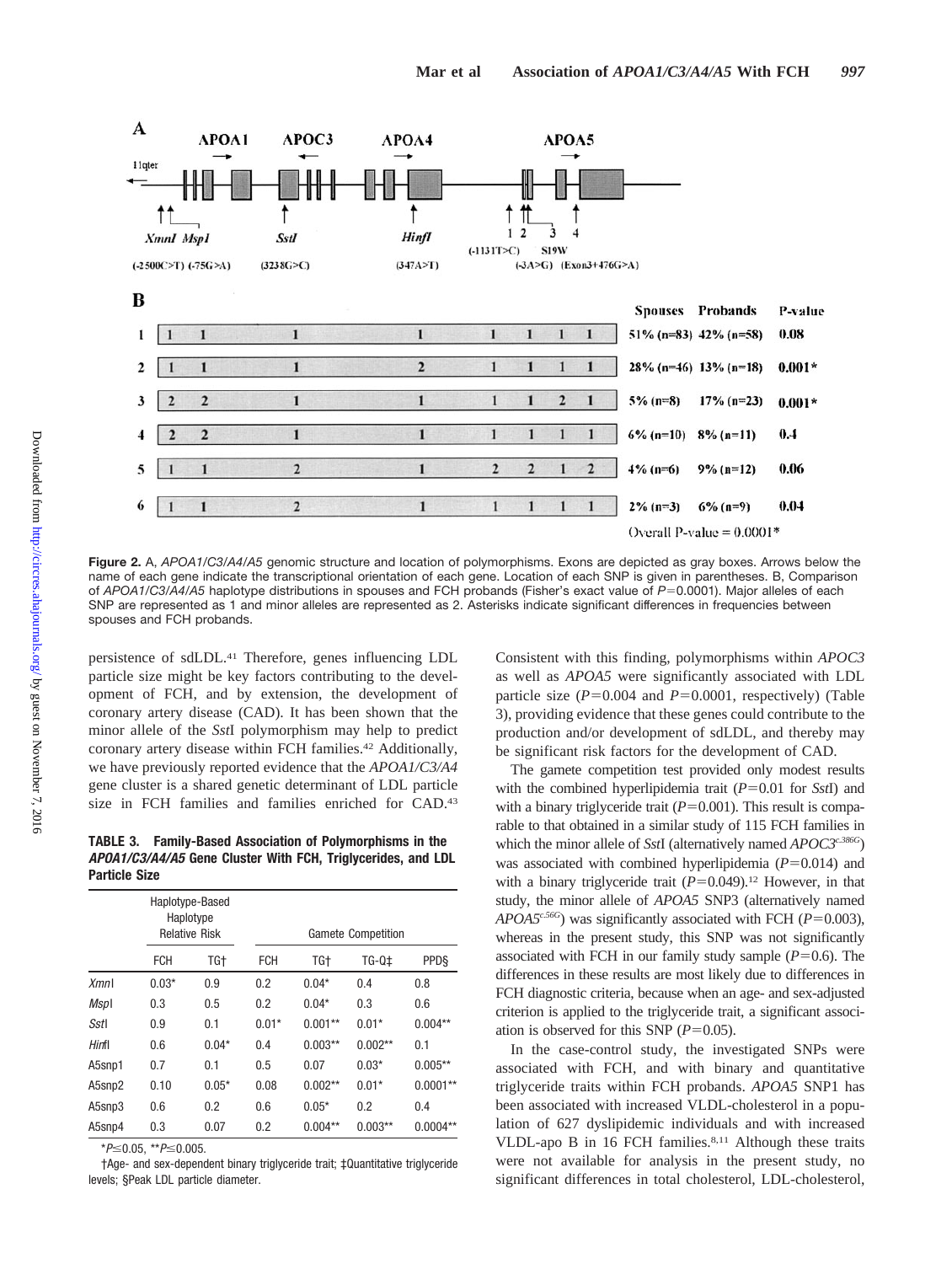HDL-cholesterol, or plasma apoB were observed between carriers and noncarriers in the case-control sample. However, these negative results could be due to the limited size of our case-control data set.

It has been postulated that additional genetic factors are necessary for expression of the triglyceride-raising effect of *APOA5* variants.10,11 Consistent with this hypothesis, an increase in plasma triglyceride levels was observed only in FCH probands who carried the minor allele of *APOA5* SNP3, whereas spouse controls who carried the minor allele did not exhibit increased triglyceride levels, suggesting that the dyslipidemic background present in FCH individuals augments the triglyceride-raising effect of this allele. A similar result was observed in a study by Ribalta et  $al<sup>11</sup>$  in which proband carriers of the *APOA5* SNP1 (alternatively named  $-1131^{T>C}$ ) allele exhibited higher plasma triglyceride levels than that of noncarrier probands  $(2.52 \pm 1.34$  versus  $1.76 \pm 0.90$  mmol/L), whereas this effect on triglyceride levels was not observed in normolipidemic relatives  $(0.82 \pm 0.47$  versus  $0.94 \pm 0.44$  mmol/L, for carriers versus noncarriers, respectively).<sup>11</sup> Therefore, analysis of multilocus associations with other FCH candidate genes may help to elucidate possible gene-gene interactions that affect plasma triglyceride levels within FCH individuals. One such possible candidate is the gene encoding the peroxisome proliferator-activated receptor  $\alpha$  (*PPARA*). *PPARA* gene expression has been shown to affect the expression of *APOA1*, *APOC3*, and *APOA5*. 44,45 Indeed, variation near the *PPARA* locus has been shown to have a modifying effect on plasma concentrations of apoC-III in FCH subjects, raising the possibility of an additional effect on plasma apoAV, which could subsequently influence triglyceride levels.46

Lastly, we were also able to place *APOA5* within the context of a previously defined FCH susceptibility haplotype at this locus. Previously, we reported the identification of two possible susceptibility haplotypes, one which carries the minor alleles of *Xmn*I and *Msp*I (X2M2S1) and the other which carries the minor allele of *Sst*I (X1M1S2).14 With the addition of *APOA5* SNP3, the X2M2S1 haplotype has now been dichotomized into two haplotypes, indicated by haplotypes 3 and 4 in Figure 2B. In the present study, only the haplotype carrying the minor allele of *APOA5* SNP3 (haplotype 3) was enriched in FCH probands, suggesting that the previous association with the X2M2S1 haplotype was due to LD with *APOA5* SNP3. This finding indicates that it may be the presence of *APOA5* SNP3 (S19W) that is important in the development of FCH rather than the *Xmn*I and *Msp*I polymorphisms. This hypothesis is further supported by the findings of Eichenbaum-Voline et al<sup>12</sup> who reported a significant preferential transmission of the *APOA5* SNP3 minor allele to FCH individuals. With the inclusion of *APOA5* SNPs, the second susceptibility haplotype, the X1M1S2 haplotype, is also now dichotomized into two haplotypes: haplotype 5, which carries the *Sst*I minor allele as well as the minor alleles of *APOA5* SNPs 1, 2, and 4, and haplotype 6, which carries the *Sst*I minor allele and common alleles at all other loci (Figure 2B). Both haplotypes 5 and 6 are enriched in FCH probands, although the low frequency of these haplotypes in our data sample limits our ability to detect a statistically significant association.

Although the primary purpose of this study was to investigate the role of *APOA5* in FCH, the contribution of *APOC3* cannot be overlooked. The *Sst*I polymorphism has been shown to be significantly associated with a decrease in LDL particle size in men and has been consistently associated with increased plasma triglyceride levels in several populations.19,47–51 The *Sst*I polymorphism of *APOC3* was associated with FCH in our case-control and family study samples, and with LDL particle size in FCH families. The *Sst*I minor allele also exhibited preferential transmission to affected individuals in British FCH families.<sup>12</sup> Taken together, these data strongly suggest that *APOC3* contributes significantly to FCH, and in particular, to LDL particle size.

In conclusion, although it is likely that variation within the *APOA1/C3/A4/A5* gene region primarily affects triglyceride levels, the novel association with LDL particle size provides additional evidence of the contribution of this locus to FCH. The data also demonstrate the existence of a specific haplotype that is associated with FCH and further support the notion that *APOA5* acts as a modifier of FCH. Thus, incorporation of these data into a multilocus genome scan approach may enhance the signals of existing FCH loci and may also lead to the identification of other novel loci that contribute to FCH.

#### **Acknowledgments**

This study was supported by NIH grant HL-28481 (to R.M.C., A.J.L., and P.P.). R.M. was supported by the National Human Genome Research Institute (NHGRI) of NIH grant T32 HG02536. T.W.A.d.B. was supported by the Netherlands Organization for Scientific Research (NOW) grant 900-95-297. H.A. was supported by a Post-Doctoral Fellowship in Medical Genetics through NIH Training Grant 5-T32-GM08243-15. R.M.K. was supported by NIH grants HL-18574, HL-66691, and HL-69757. J.S.S. was supported by National Institute of Mental Health grant MH59490. We would like to thank the patients and relatives who participated in this study.

#### **References**

- 1. Goldstein JL, Schrott HG, Hazzard WR, Bierman EL, Motulsky AG. Hyperlipidemia in coronary heart disease, II: genetic analysis in 176 families and delineation of a new inherited disorder, combined hyperlipidemia. *J Clin Invest*. 1973;52:1544–1568.
- 2. Kissebah AH, Alfarsi S, Adams PW. Integrated regulation of very low density lipoprotein triglyceride and apolipoprotein-B kinetics in man: normolipemic subjects, familial hypertriglyceridemia and familial combined hyperlipidemia. *Metabolism*. 1981;30:856–868.
- 3. Brunzell JD, Albers JJ, Chait A, Grundy SM, Grozsek E, McDonald GB. Plasma lipoproteins in familial combined hyperlipidemia and monogenic familial hypertriglyceridemia. *J Lipid Res*. 1983;24:147–155.
- 4. Cortner JA, Coates PM, Bennett MJ, Cryer DR, Le NA. Familial combined hyperlipidaemia: use of stable isotopes to demonstrate overproduction of very low-density lipoprotein apolipoprotein B by the liver. *J Inherit Metab Dis*. 1991;14:915–922.
- 5. Venkatesan S, Cullen P, Pacy P, Halliday D, Scott J. Stable isotopes show a direct relation between VLDL apoB overproduction and serum triglyceride levels and indicate a metabolically and biochemically coherent basis for familial combined hyperlipidemia. *Arterioscler Thromb*. 1993;13:1110–1118.
- 6. Pennacchio LA, Olivier M, Hubacek JA, Cohen JC, Cox DR, Fruchart JC, Krauss RM, Rubin EM. An apolipoprotein influencing triglycerides in humans and mice revealed by comparative sequencing. *Science*. 2001;294:169–173.
- 7. Pennacchio LA, Olivier M, Hubacek JA, Krauss RM, Rubin EM, Cohen JC. Two independent apolipoprotein A5 haplotypes influence human plasma triglyceride levels. *Hum Mol Genet*. 2002;11:3031–3038.
- 8. Aouizerat BE, Kulkarni M, Heilbron D, Drown D, Raskin S, Pullinger CR, Malloy MJ, Kane JP. Genetic analysis of a polymorphism in the human apoA-V gene: effect on plasma lipids. *J Lipid Res*. 2003;44:1167–1173.
- 9. Martin S, Nicaud V, Humphries SE, Talmud PJ. Contribution of APOA5 gene variants to plasma triglyceride determination and to the response to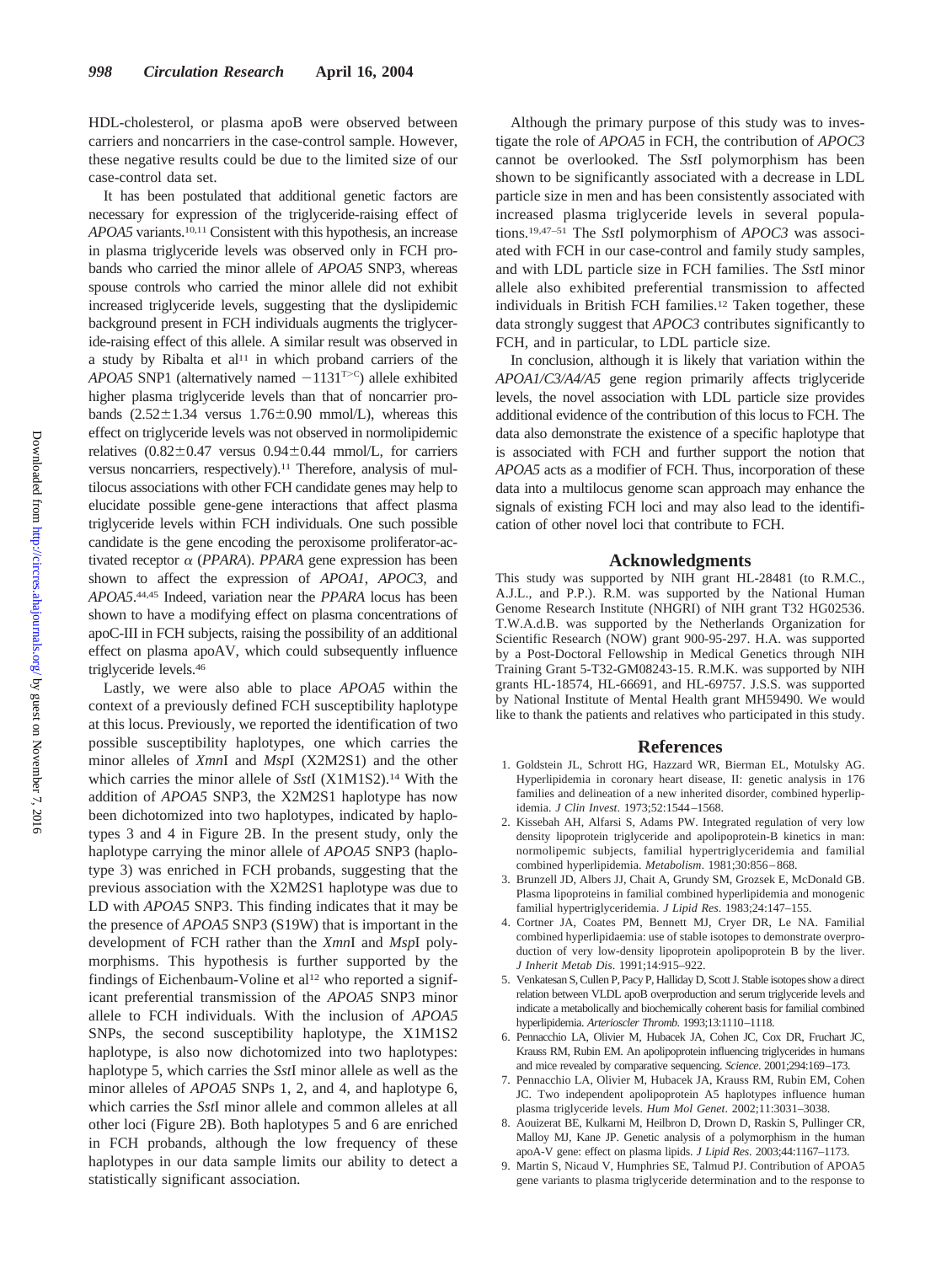both fat and glucose tolerance challenges. *Biochim Biophys Acta*. 2003; 1637:217–225.

- 10. Evans D, Buchwald A, Beil FU. The single nucleotide polymorphism  $-1131^{T>C}$  in the apolipoprotein A5 (APOA5) gene is associated with elevated triglycerides in patients with hyperlipidemia. *J Mol Med*. 2003; 81:645–654.
- 11. Ribalta J, Figuera L, Fernandez-Ballart J, Vilella E, Castro Cabezas M, Masana L, Joven J. Newly identified apolipoprotein AV gene predisposes to high plasma triglycerides in familial combined hyperlipidemia. *Clin Chem*. 2002;48:1597–1600.
- 12. Eichenbaum-Voline S, Olivier M, Jones EL, Naoumova RP, Jones B, Gau B, Patel HN, Seed M, Betteridge DJ, Galton DJ, Rubin EM, Scott J, Shoulders CC, Pennacchio LA. Linkage and association between distinct variants of the APOA1/C3/A4/A5 gene cluster and familial combined hyperlipidemia. *Arterioscler Thromb Vasc Biol*. 2004;24:167–174.
- 13. Wojciechowski AP, Farrall M, Cullen P, Wilson TM, Bayliss JD, Farren B, Griffin BA, Caslake MJ, Packard CJ, Shepherd J, Thakker R, Scott J. Familial combined hyperlipidaemia linked to the apolipoprotein AI-CII-AIV gene cluster on chromosome 11q23-q24. *Nature*. 1991;349:161–164.
- 14. Dallinga-Thie GM, van Linde-Sibenius Trip M, Rotter JI, Cantor RM, Bu X, Lusis AJ, de Bruin TWA. Complex genetic contribution of the apoAI-CIII-AIV gene cluster to familial combined hyperlipidemia. *J Clin Invest*. 1997;97:953–961.
- 15. Wijsman EM, Brunzell JD, Jarvik GP, Austin MA, Motulsky AG, Deeb SS. Evidence against linkage of familial combined hyperlipidemia to the apolipoprotein AI-CIII-AIV gene complex. *Arterioscler Thromb Vasc Biol*. 1998;18:215–226.
- 16. Tahvanainen E, Pajukanta P, Porkka K, Nieminen S, Ikavalko L, Nuotio I, Taskinen MR, Peltonen L, Ehnholm C. Haplotypes of the ApoA-I/C-III/A-IV gene cluster and familial combined hyperlipidemia. *Arterioscler Thromb Vasc Biol*. 1998;18:1810–1817.
- 17. Hayden MR, Kirk H, Clark C, Frohlich J, Rabkin S, McLeod R, Hewitt J. DNA polymorphisms in and around the Apo-A1-CIII genes and genetic hyperlipidemias. *Am J Hum Genet*. 1987;40:421–430.
- 18. Xu CF, Talmud P, Schuster H, Houlston R, Miller G, Humphries S. Association between genetic variation at the APO AI-CIII-AIV gene cluster and familial combined hyperlipidaemia. *Clin Genet*. 1994;46:385–397.
- 19. Tybjaerg-Hansen A, Nordestgaard BG, Gerdes LU, Faergeman O, Humphries SE. Genetic markers in the apo AI-CIII-AIV gene cluster for combined hyperlipidemia, hypertriglyceridemia, and predisposition to atherosclerosis. *Atherosclerosis*. 1993;100:157–169.
- 20. Dallinga-Thie GM, Bu X, van Linde-Sibenius Trip M, Rotter JI, Lusis AJ, de Bruin TWA. Apolipoprotein A-I/C-III/A-IV gene cluster in familial combined hyperlipidemia: effects on LDL-cholesterol and apolipoproteins B and C-III. *J Lipid Res*. 1996;37:136–147.
- 21. Allayee H, Dominguez KM, Aouizerat BE, Krauss RM, Rotter JI, Lu J, Cantor RM, de Bruin TW, Lusis AJ. Contribution of the hepatic lipase gene to the atherogenic lipoprotein phenotype in familial combined hyperlipidemia. *J Lipid Res*. 2000;41:245–252.
- 22. Pajukanta P, Allayee H, Krass KL, Kuraishy A, Soro A, Lilja HE, Mar R, Taskinen MR, Nuotio I, Laakso M, Rotter JI, de Bruin TW, Cantor RM, Lusis AJ, Peltonen L. Combined analysis of genome scans of Dutch and Finnish families reveals a susceptibility locus for high-density lipoprotein cholesterol on chromosome 16q. *Am J Hum Genet*. 2003;72:903–917.
- 23. Pielberg G, Olsson C, Syvanen AC, Andersson L. Unexpectedly high allelic diversity at the KIT locus causing dominant white color in the domestic pig. *Genetics*. 2002;160:305–311.
- 24. Lange K, Cantor R, Horvath S, Perola M, Sabatti C, Sinsheimer J, Sobel E. Mendel version 4.0: a complete package for the exact genetic analysis of discrete traits in pedigree and population data sets. *Am J Hum Genet*. 2001;69(suppl):A1886. Abstract.
- 25. SAS Institute I. *SAS/STAT User's Guide*. Cary, NC: SAS Institute, Inc; 1999–2000.
- 26. Groenendijk M, Cantor RM, de Bruin TW, Dallinga-Thie GM. The apoAI-CIII-AIV gene cluster. *Atherosclerosis*. 2001;157:1–11.
- 27. Pennacchio LA, Rubin EM. Apolipoprotein A5, a newly identified gene that affects plasma triglyceride levels in human and mice. *Arterioscler Thromb Vasc Biol*. 2002;23:529–534.
- 28. Kruglyak L, Daly MJ, Reeve-Daly MP, Lander ES. Parametric and nonparametric linkage analysis: a unified multipoint approach. *Am J Hum Genet*. 1996;58:1347–1363.
- 29. O'Connell JR, Weeks DE. PedCheck: a program for identification of genotype incompatibilities in linkage analysis. *Am J Hum Genet*. 1998; 63:259–266.
- 30. Sinsheimer JS, Blangero J, Lange K. Gamete-competition models. *Am J Hum Genet*. 2000;66:1168–1172.
- 31. Terwilliger JD, Ott J. A haplotype-based "haplotype relative risk" approach to detecting allelic associations. *Hum Hered*. 1992;42:337–346.
- 32. Terwilliger JD. A powerful likelihood method for the analysis of linkage disequilibrium between trait loci and one or more polymorphic marker loci. *Am J Hum Genet*. 1995;56:777–787.
- 33. Groenendijk M, De Bruin TW, Dallinga-Thie GM. Two polymorphisms in the apo A-IV gene and familial combined hyperlipidemia. *Atherosclerosis*. 2001;158:369–376.
- 34. Sherrard B, Simpson H, Cameron J, Wahi S, Jennings G, Dart A. LDL particle size in subjects with previously unsuspected coronary heart disease: relationship with other cardiovascular risk markers. *Atherosclerosis*. 1996;126:277–287.
- 35. Katzel LI, Krauss RM, Goldberg AP. Relations of plasma TG and HDL-C concentrations to body composition and plasma insulin levels are altered in men with small LDL particles. *Arterioscler Thromb*. 1994;14:1121–1128.
- 36. Rainwater DL, Mitchell BD, Comuzzie AG, Haffner SM. Relationship of low-density lipoprotein particle size and measures of adiposity. *Int J Obes Relat Metab Disord*. 1999;23:180–189.
- 37. Terry RB, Wood PD, Haskell WL, Stefanick ML, Krauss RM. Regional adiposity patterns in relation to lipids, lipoprotein cholesterol, and lipoprotein subfraction mass in men. *J Clin Endocrinol Metab*. 1989;68:191–199.
- 38. Peeples LH, Carpenter JW, Israel RG, Barakat HA. Alterations in lowdensity lipoproteins in subjects with abdominal adiposity. *Metabolism*. 1989;38:1029–1036.
- 39. Austin MA, King MC, Vranizan KM, Krauss RM. Atherogenic lipoprotein phenotype: a proposed genetic marker for coronary heart disease risk. *Circulation*. 1990;82:495–506.
- 40. Packard CJ, Demant T, Stewart JP, Bedford D, Caslake MJ, Schwertfeger G, Bedynek A, Shepherd J, Seidel D. Apolipoprotein B metabolism and the distribution of VLDL and LDL subfractions. *J Lipid Res*. 2000;41:305–318.
- 41. Ayyobi AF, McGladdery SH, McNeely MJ, Austin MA, Motulsky AG, Brunzell JD. Small, dense LDL and elevated apolipoprotein B are the common characteristics for the three major lipid phenotypes of familial combined hyperlipidemia. *Arterioscler Thromb Vasc Biol*. 2003;23:1289–1294.
- 42. Voors-Pette C, de Bruin TW. Excess coronary heart disease in Familial combined hyperlipidemia, in relation to genetic factors and central obesity. *Atherosclerosis*. 2001;157:481–489.
- 43. Allayee H, Aouizerat BE, Cantor RM, Dallinga-Thie GM, Krauss RM, Lanning CD, Rotter JI, Lusis AJ, de Bruin TWA. Families with familial combined hyperlipidemia and families enriched for coronary artery disease share genetic determinants for the atherogenic lipoprotein phenotype. *Am J Hum Genet*. 1998;63:577–585.
- 44. Pineda Torra I, Gervois P, Staels B. Peroxisome proliferator-activated receptor  $\alpha$  in metabolic disease, inflammation, atherosclerosis and aging. *Curr Opin Lipidol*. 1999;10:151–159.
- 45. Vu-Dac N, Gervois P, Jakel H, Nowak M, Bauge E, Dehondt H, Staels B, Pennacchio LA, Rubin EM, Fruchart-Najib J, Fruchart JC. Apolipoprotein A5, a crucial determinant of plasma triglyceride levels, is highly responsive to peroxisome proliferator-activated receptor  $\alpha$  activators. *J Biol Chem*. 2003;278:17982–17985.
- 46. Eurlings PM, van der Kallen CJ, Geurts JM, Flavell DM, de Bruin TW. Identification of the PPARA locus on chromosome 22q13.3 as a modifier gene in familial combined hyperlipidemia. *Mol Genet Metab*. 2002;77:274–281.
- 47. Russo GT, Meigs JB, Cupples LA, Demissie S, Otvos JD, Wilson PW, Lahoz C, Cucinotta D, Couture P, Mallory T, Schaefer EJ, Ordovas JM. Association of the Sst-I polymorphism at the APOC3 gene locus with variations in lipid levels, lipoprotein subclass profiles and coronary heart disease risk: the Framingham offspring study. *Atherosclerosis*. 2001;158:173–181.
- 48. Shoulders CC, Harry PJ, Lagrost L, White SE, Shah NF, North JD, Gilligan M, Gambert P, Ball MJ. Variation at the apo AI/CIII/AIV gene complex is associated with elevated plasma levels of apo CIII. *Atherosclerosis*. 1991;87:239–247.
- 49. Dammerman M, Sandkuijl LA, Halaas JL, Chung W, Breslow JL. An apolipoprotein CIII haplotype protective against hypertriglyceridemia is specified by promoter and 3' untranslated region polymorphisms. *Proc Natl Acad Sci U S A*. 1993;90:4562–4566.
- 50. Stocks J, Paul H, Galton D. Haplotypes identified by DNA restrictionfragment-length polymorphisms in the A-1 C-III A-IV gene region and hypertriglyceridemia. *Am J Hum Genet*. 1987;41:106–118.
- 51. Waterworth DM, Talmud PJ, Bujac SR, Fisher RM, Miller GJ, Humphries SE. Contribution of apolipoprotein C-III gene variants to determination of triglyceride levels and interaction with smoking in middle-aged men. *Arterioscler Thromb Vasc Biol*. 2000;20:2663–2669.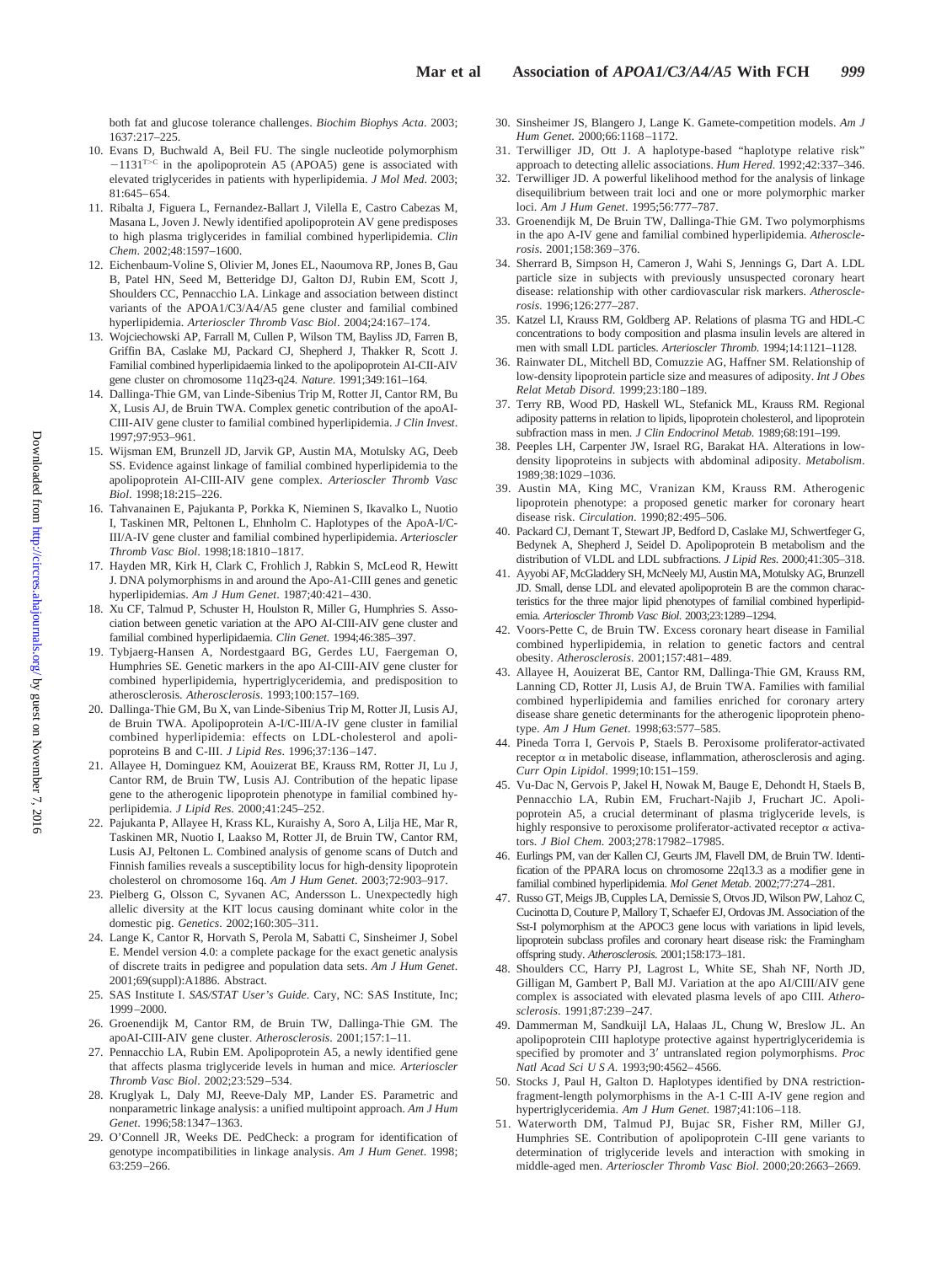



## Lusis Ronald M. Krauss, Janet S. Sinsheimer, Rita M. Cantor, Tjerk W.A. de Bruin and Aldons J. Rebecca Mar, Päivi Pajukanta, Hooman Allayee, Martine Groenendijk, Geesje Dallinga-Thie, **Levels and LDL Particle Size in Familial Combined Hyperlipidemia Association of the** *APOLIPOPROTEIN A1/C3/A4/A5* **Gene Cluster With Triglyceride**

Print ISSN: 0009-7330. Online ISSN: 1524-4571 Copyright © 2004 American Heart Association, Inc. All rights reserved. *Circulation Research* is published by the American Heart Association, 7272 Greenville Avenue, Dallas, TX 75231 doi: 10.1161/01.RES.0000124922.61830.F0 *Circ Res.* 2004;94:993-999; originally published online March 4, 2004;

World Wide Web at: The online version of this article, along with updated information and services, is located on the

<http://circres.ahajournals.org/content/94/7/993>

<http://circres.ahajournals.org/content/suppl/2004/04/13/94.7.993.DC1.html> Data Supplement (unedited) at:

about this process is available in the [Permissions and Rights Question and Answer d](http://www.ahajournals.org/site/rights/)ocument. located, click Request Permissions in the middle column of the Web page under Services. Further information Editorial Office. Once the online version of the published article for which permission is being requested is in *Circulation Research* can be obtained via RightsLink, a service of the Copyright Clearance Center, not the **Permissions:** Requests for permissions to reproduce figures, tables, or portions of articles originally published

<http://www.lww.com/reprints> **Reprints:** Information about reprints can be found online at:

<http://circres.ahajournals.org//subscriptions/> **Subscriptions:** Information about subscribing to *Circulation Research* is online at: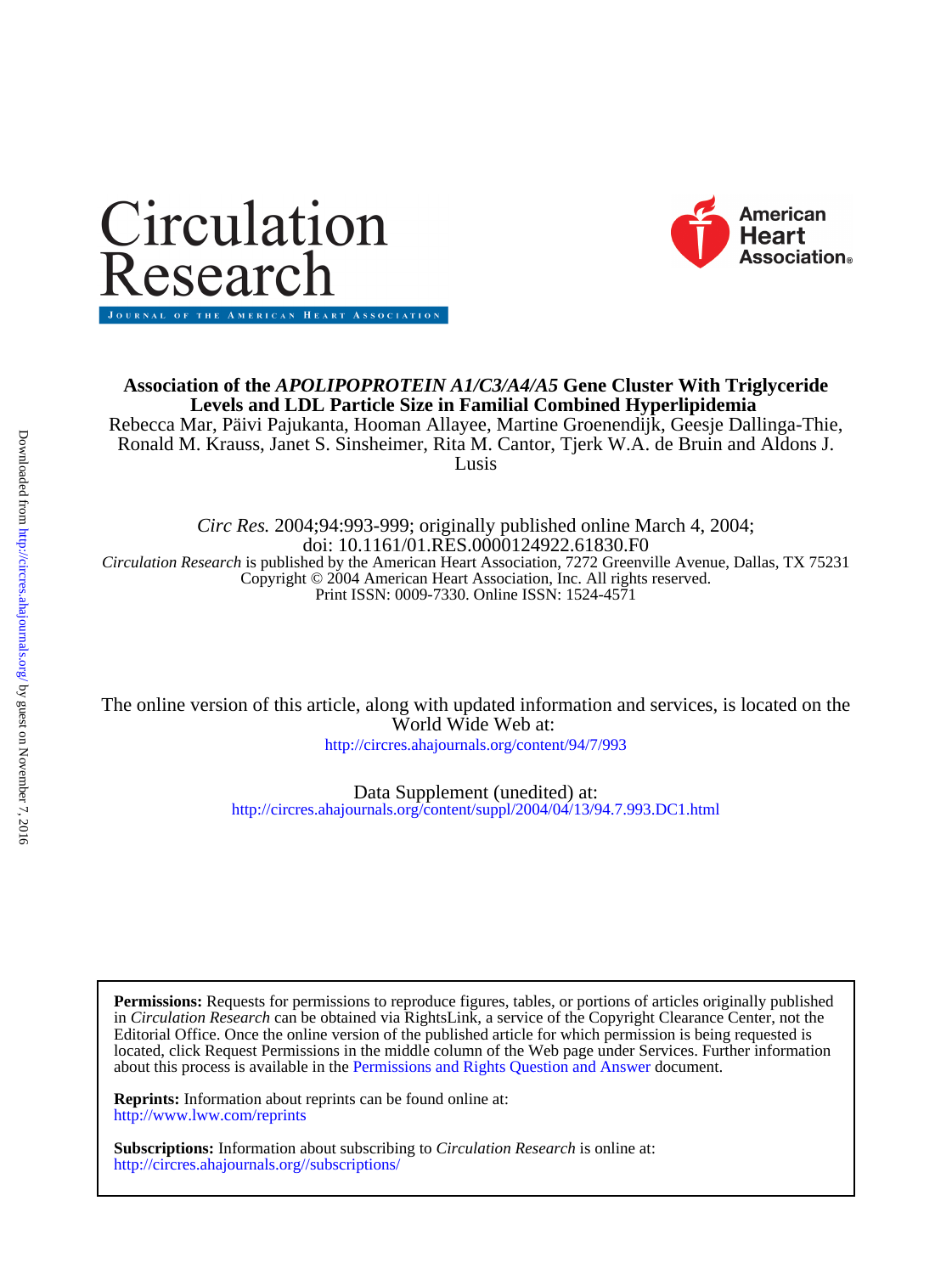## **Expanded Material and Methods**

## *Detailed Ascertainment Criteria*

The probands met the following criteria: (1) a primary combined hyperlipidemia with varying phenotypic expression, including a fasting plasma cholesterol  $> 6.5$  mmol/l, or  $> 90<sup>th</sup>$ percentile for age, defined according to tables from the Lipid Research Clinics, and fasting plasma triglycerides  $>2.3$  mmol/l; (2) at least one first degree relative with a different hyperlipidemic phenotype; (3) a positive family history of premature CAD defined as a myocardial infarction or cardiovascular disease before 60 years of age. Additional singleton FCH probands in the case-control study sample were single individuals diagnosed as FCH when the following criteria were met: (1) evidence of documented premature coronary artery disease in the family or in the patient and (2) documented evidence of multiple lipoprotein phenotype present among first-degree relatives. Exclusion criteria for the probands included diabetes, obesity (BMI > 30), tendon xanthomas indicative of familial hypercholesterolemia, or type III hyperlipidemia (apoE2/E2). Relatives were assigned the FCH phenotype when they met the following criteria: fasting plasma cholesterol  $> 6.5$  mmol/l, and/or fasting plasma triglycerides  $>$ 2.3 mmol/l. Using these criteria, there were 275 affected individuals and 548 unaffected relatives in the study sample. The spouses (n=208) represent a population-, environment-, nutrition-, and age-matched control group for the probands and their hyperlipidemic relatives. Additional normolipidemic spouses of FCH family members were included in the control study sample.

## *SNP Primer Information and Accession Numbers*

Primers for PCR were designed using the Primer3 program, available at the Whitehead Institute for Biomedical Research Web site. Detection primers for pyrosequencing were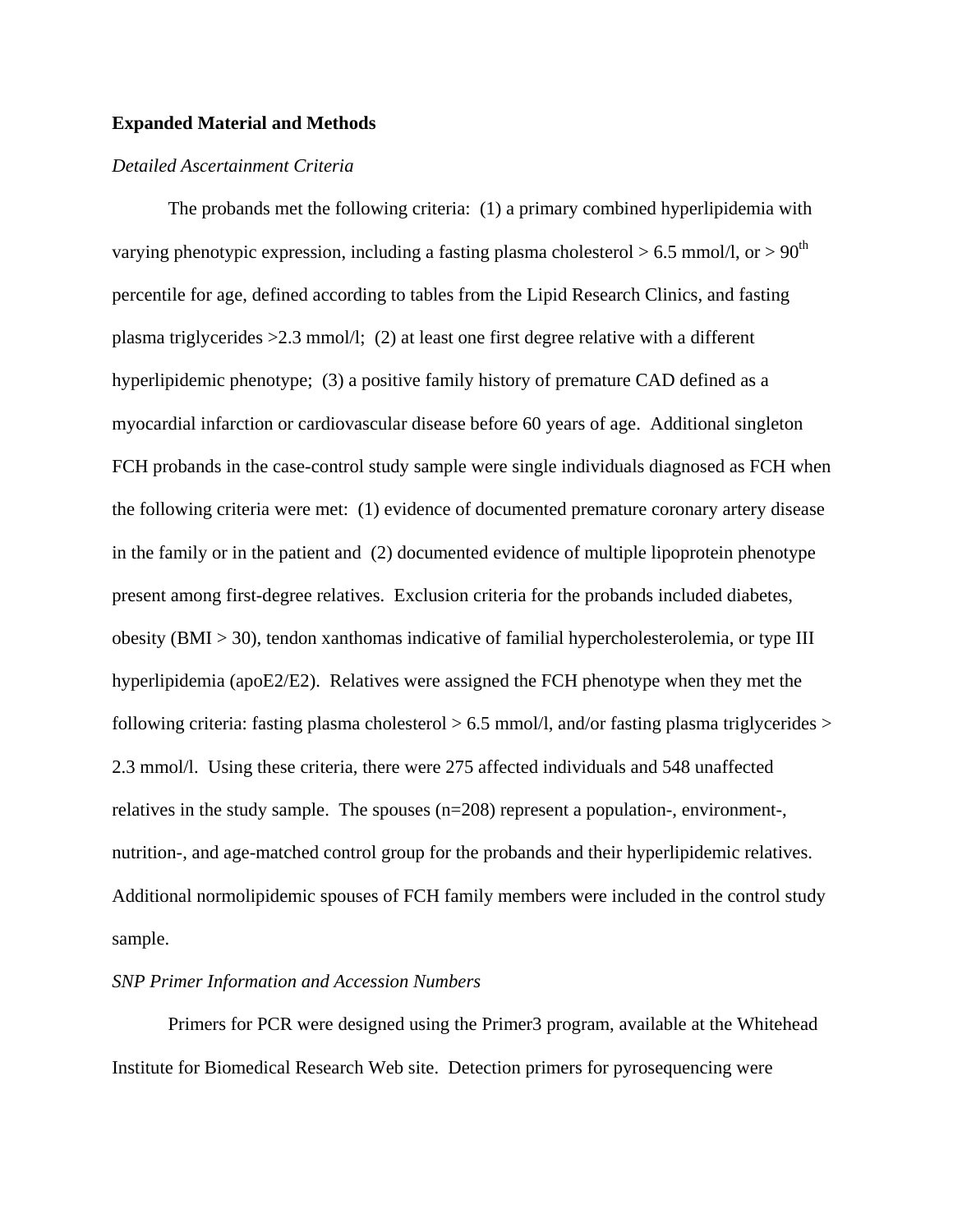designed through the use of the SNP primer Design Software, version 1.01 (Pyrosequencing AB). Oligo Analyzer 2.5, available at the Integrated DNA Technologies Web site, was used to calculate the melting temperature of the primers and to check all the primers for primer dimers and hairpins to prevent possible background signals in the SNP genotyping <sup>3</sup>. APOA5 SNPS 1, 2, 3 and 4 were previously identified  $<sup>1</sup>$  and are available at the dbSNP home page under</sup> accession numbers ss3199915, ss4383596, ss4383597, and ss3199914, respectively.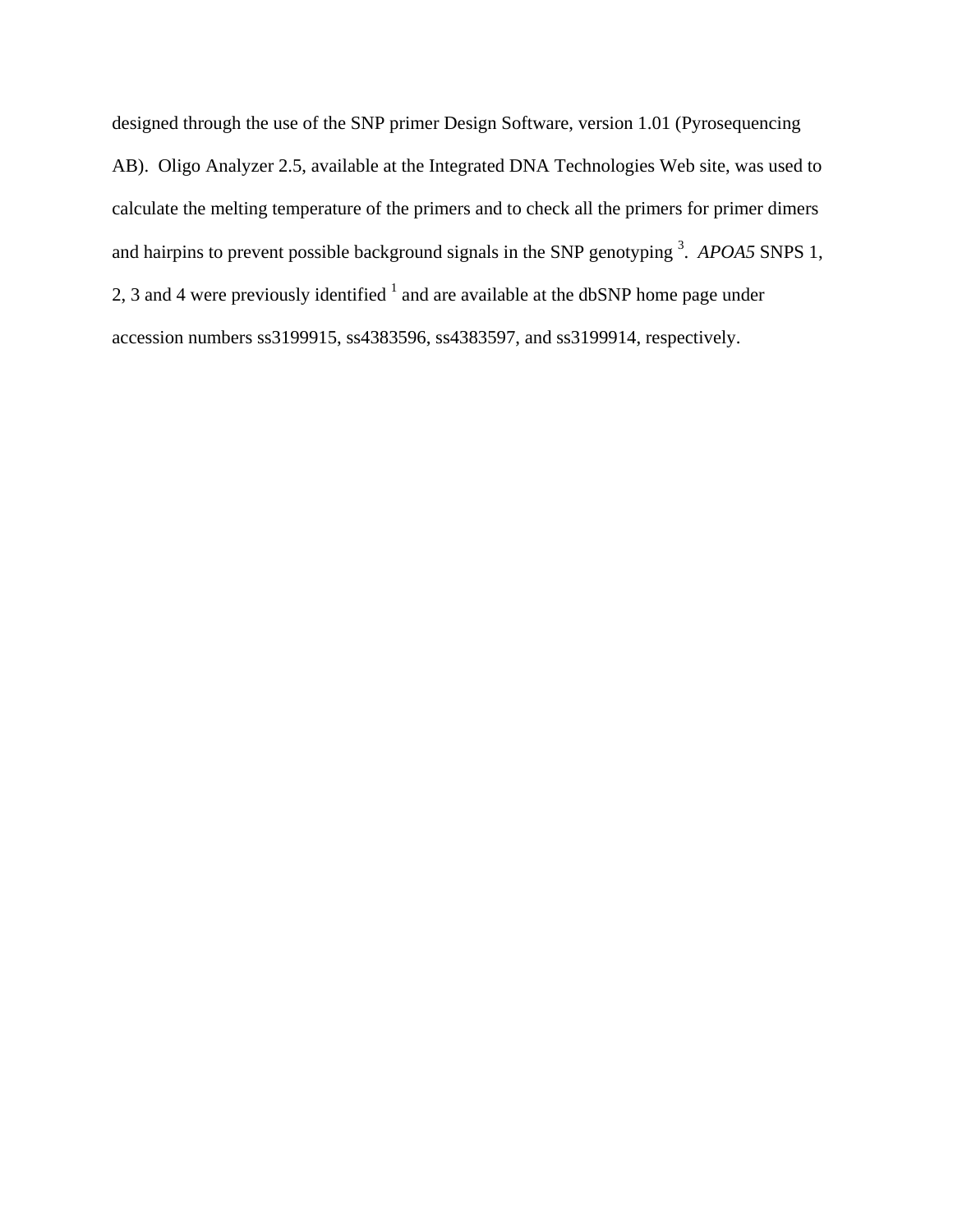## **Supplementary Tables**

|                   | XmnI <sup>a</sup> | $MspI^b$ | SstI <sup>c</sup> | $\text{Hinfl}^d$ | $A5$ snp $1^e$ | $A5$ snp $2^r$ | $A5$ snp $3^g$ | $A5$ snp $4^h$ |
|-------------------|-------------------|----------|-------------------|------------------|----------------|----------------|----------------|----------------|
| XmnI <sup>a</sup> |                   | 0.000001 | <b>NS</b>         | <b>NS</b>        | <b>NS</b>      | <b>NS</b>      | 0.0003         | <b>NS</b>      |
| $MspI^b$          |                   |          | <b>NS</b>         | <b>NS</b>        | <b>NS</b>      | <b>NS</b>      | 0.000001       | <b>NS</b>      |
| SstI <sup>c</sup> |                   |          |                   | <b>NS</b>        | 0.000001       | 0.000001       | <b>NS</b>      | 0.00003        |
| $\text{Hinfl}^d$  |                   |          |                   |                  | <b>NS</b>      | <b>NS</b>      | 0.04           | <b>NS</b>      |
| $A5$ snp $1^e$    |                   |          |                   |                  |                | 0.000001       | <b>NS</b>      | 0.000001       |
| $A5$ snp $2^f$    |                   |          |                   |                  |                |                | <b>NS</b>      | 0.000001       |
| $A5$ snp $3^g$    |                   |          |                   |                  |                |                |                | <b>NS</b>      |
| $A5$ snp4 $h$     |                   |          |                   |                  |                |                |                |                |

Table I. Pairwise Linkage Disequilibrium in Normolipidemic Spouses.

Table II. Pairwise Linkage Disequilibrium in FCH probands.

|                    | XmnI <sup>a</sup> | $MspI^b$ | SstI <sup>c</sup> | $\text{Hinfl}^d$ | $A5$ snp $1^e$ | $A5$ snp $2^r$ | $A5$ snp $3g$ | $A5$ snp $4^h$ |
|--------------------|-------------------|----------|-------------------|------------------|----------------|----------------|---------------|----------------|
| XmnI <sup>a</sup>  |                   | 0.000001 | <b>NS</b>         | 0.02             | <b>NS</b>      | <b>NS</b>      | 0.000001      | <b>NS</b>      |
| $MspI^b$           |                   |          | <b>NS</b>         | <b>NS</b>        | <b>NS</b>      | <b>NS</b>      | 0.000001      | <b>NS</b>      |
| SstI <sup>c</sup>  |                   |          |                   | <b>NS</b>        | 0.000001       | 0.000001       | <b>NS</b>     | 0.000001       |
| HintI <sup>d</sup> |                   |          |                   |                  | <b>NS</b>      | <b>NS</b>      | <b>NS</b>     | <b>NS</b>      |
| $A5$ snp $1^e$     |                   |          |                   |                  |                | 0.000001       | <b>NS</b>     | 0.000001       |
| $A5$ snp $2^f$     |                   |          |                   |                  |                |                | <b>NS</b>     | 0.000001       |
| $A5$ snp $3^g$     |                   |          |                   |                  |                |                |               | <b>NS</b>      |
| $A5$ snp $4^h$     |                   |          |                   |                  |                |                |               |                |

Pairwise linkage disequilibrium between SNPs was estimated using the Genetic Equilibrium option of MENDEL 5.0. Fisher's exact P-values are shown above (spouses) and below (probands) the gray boxes.  $NS = not significant$ 

a *APOA1* -2500C>T **b**<br>**CAPOC2** 2229C-1 *APOC3* 3238G>C <sup>d</sup><br>e<sub>4</sub> *poa5* 1121Ts *APOA5* -1131T>C f *APOA5* -3A>G g *APOA5* S19W h *APOA5* exon3+476G>A